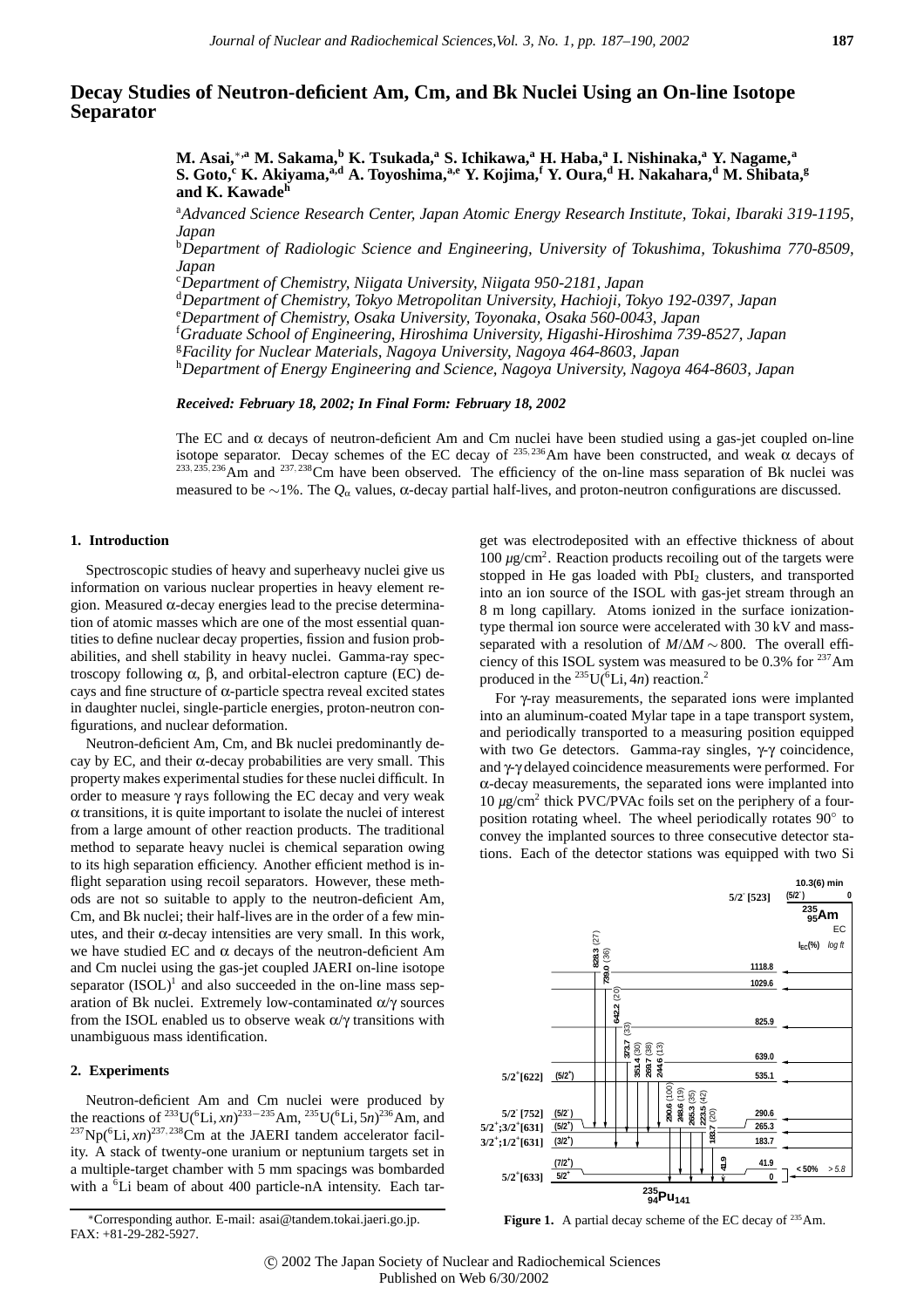

Figure 2. A decay scheme of the EC decay of <sup>236</sup>Am.

detectors placed on both sides of the foil to measure  $\alpha$  particles with 85% efficiency. An additional Si detector was placed at the implantation station just behind the foil. To determine  $\alpha$ /EC branching ratios, a Ge detector was placed at the first detector station. Alpha and  $\gamma$ -ray singles, and  $\alpha$ - $\gamma$  coincidence measurements were performed. The  $\alpha$  decay of <sup>237</sup>Cm was also measured with another experimental setup where the separated ions were implanted directly into a Si detector. For  $^{238}$ Cm, the tape transport system equipped with seven Si detectors was used to measure its half-life. Details of the experimental procedures are given in Reference 3 and in a forthcoming paper.

## **3. Results and Discussions**

**3.1. EC Decay of <sup>235</sup>***,***236Am.** Figure 1 shows a partial decay scheme of <sup>235</sup>Am established on the basis of the observed  $\gamma$ - $\gamma$ coincidence relationships. The *<*50% EC-branching intensity to the ground state of  $^{235}$ Pu was deduced from the comparison between the observed Pu KX-ray intensity and the calculated one based on the proposed decay scheme.

According to the energy systematics of Nilsson singleparticle states, the 95th proton of the ground state of  $^{235}$ Am is expected to occupy either the  $\pi 5/2$ <sup>-</sup>[523] orbital or the  $\pi 5/2$ <sup>+</sup>[642] one. Around the neutron-deficient Am region, most of EC and  $β$ <sup>−</sup> transitions show log *ft*  $≥$  5.8 except for the transitions between the  $\pi 5/2^+$ [642] and the  $v5/2^+$ [633] orbitals whose log *ft* values are  $5.2 \sim 5.4$ .<sup>4</sup> If the configuration of the ground state of <sup>235</sup>Am is the  $π5/2<sup>+</sup>[642]$ , the EC transition to the v5/2<sup>+</sup>[633] ground state in <sup>235</sup>Pu should have a small log ft value of  $\sim$ 5.3. The deduced  $\log ft$  value of  $>5.8$  therefore suggests that the  $\pi$ 5/2<sup>+</sup>[642] assignment is unlikely for the ground state of <sup>235</sup>Am.

The EC decay of  $237-240$ Am is characterized by the intense  $\pi 5/2^-$ [523] →  $v 5/2^+$ [622] transition with  $\log ft = 6.0$ – 6.2.<sup>5–8</sup> The observed 535 keV level in <sup>235</sup>Pu is a candidate for the  $v5/2^{+}$ [622] state because of the large EC feeding to this level. The 41.9 keV level in <sup>235</sup>Pu is most likely the  $7/2^+$  state in the  $5/2^{+}$ [633] band. The 291, 265, and 184 keV levels are considered to be the  $5/2$ <sup>-</sup>[752] band head, the  $5/2$ <sup>+</sup> state in the  $3/2^{+}$ [631] band, and the  $3/2^{+}$  state in the  $1/2^{+}$ [631] band, respectively, owing to the γ-ray branching ratios from these levels to the  $5/2^+$ [633] band compared with those in the  $N = 141$  isotones.

Figure 2 shows a decay scheme of the EC decay of  $^{236}$ Am. Only the ground state band with spins up to  $16<sup>+</sup>$  has been known in  $^{236}$ Pu (Ref. 4). The 698, 758, and 866 keV levels are considered to be the  $1^-, 3^-,$  and  $5^-$  states in the  $K^{\pi} = 0^-$  octupole band which typically appears at low excitation energy in light actinide nuclei. The energy spacings and γ-ray branching ratios are consistent with this assignment. From the KX to  $\gamma$  intensity ratio, the K-internal conversion coefficient of the 320 keV transition was deduced to be  $\alpha_K = 0.87(21)$ . This reveals that the 320 keV transition has an M1 multipolarity, and thus, the spin-parity of 5<sup>−</sup> is assigned to the 1186 keV level. It has been also found that the 1186 keV level is a *K* isomer with  $K^{\pi} = 5^{-}$ and  $t_{1/2} = 1.2(3)$   $\mu$ s. Decay curves of  $\gamma$  rays have revealed that there are two EC-decaying states in  $236$ Am; one is a high-spin state with  $T_{1/2} = 3.6(2)$  min, and the other is a low-spin one with  $T_{1/2} = 2.9(2)$  min.

The EC transitions from <sup>236</sup>Am to the 1186, 1312, and 1341 keV levels in  $^{236}$ Pu show small log ft values of 4.9, 5.3, and 4.8, indicating that the  $\pi 5/2^+$ [642]  $\rightarrow \frac{v5}{2^+}$ [633] transition largely contributes to these transitions, that is, the configuration of the <sup>236*g*,*m*</sup>Am must include either the  $\pi$ 5/2<sup>+</sup>[642] or the  $v5/2+[633]$  orbital. Since the transition to the 1186 keV 5<sup>−</sup> state is allowed, the EC-decaying high-spin state has an odd parity. These restrictions in conjunction with the energy systematics of Nilsson single-particle states in  $Z = 95$  and  $N = 141$ nuclei lead to the  $(π5/2<sup>-</sup> [523]ν5/2<sup>+</sup> [633] )5<sup>-</sup>$  assignment for the EC-decaying high-spin state, and this 5<sup>−</sup> state is considered to be the ground state according to the Gallagher and Moszkowski coupling rule. $9$  The candidate for the low-spin isomer is the 0<sup>−</sup> state or its signature partner 1<sup>−</sup> state with *K*<sup>π</sup> = 0<sup>−</sup> and the π5/2−[523]ν5/2<sup>+</sup>[633] configuration.

Since the <sup>236*g*,*m*</sup>Am have the  $\pi$ 5/2<sup>-</sup>[523]v5/2<sup>+</sup>[633] configuration and the occupied  $\pi 5/2^+[642]$  orbital, the  $\pi 5/2^+[642] \rightarrow$  $v5/2$ <sup>+</sup>[633] transition generates the π5/2<sup>-</sup>[523]π5/2<sup>+</sup>[642] configuration, hence the 1186, 1312, and 1341 keV states in  $^{236}$ Pu are assigned to be the  $\pi 5/2^-$ [523] $\pi 5/2^+$ [642] two-quasiparticle states. The  $\pi$ 5/2<sup>-</sup>[523] $\pi$ 5/2<sup>+</sup>[642] two-quasiparticle states were also reported in  $240$ Pu at 1309, 1411, and 1438 keV with spinparities of 5<sup>-</sup>, 0<sup>-</sup>, and 2<sup>-</sup>, respectively.<sup>4</sup> The 1309 keV level is also the  $K^{\pi} = 5^{-}$  isomer, and the 1411 and 1438 keV levels are interpreted as the  $K^{\pi} = 0^-$  (π5/2<sup>-</sup>[523]π5/2<sup>+</sup>[642])0<sup>-</sup> state and its  $2^-$  rotational band member, respectively.<sup>10</sup> If the 1312 and 1341 keV levels in <sup>236</sup>Pu are the same  $0^-$  and  $2^-$  states, the <sup>236*m*</sup>Am is assigned to be the 1<sup>-</sup> state with  $K^{\pi} = 0^{-}$ . The intensity ratio between the EC transitions from <sup>236*m*</sup>Am to the 1312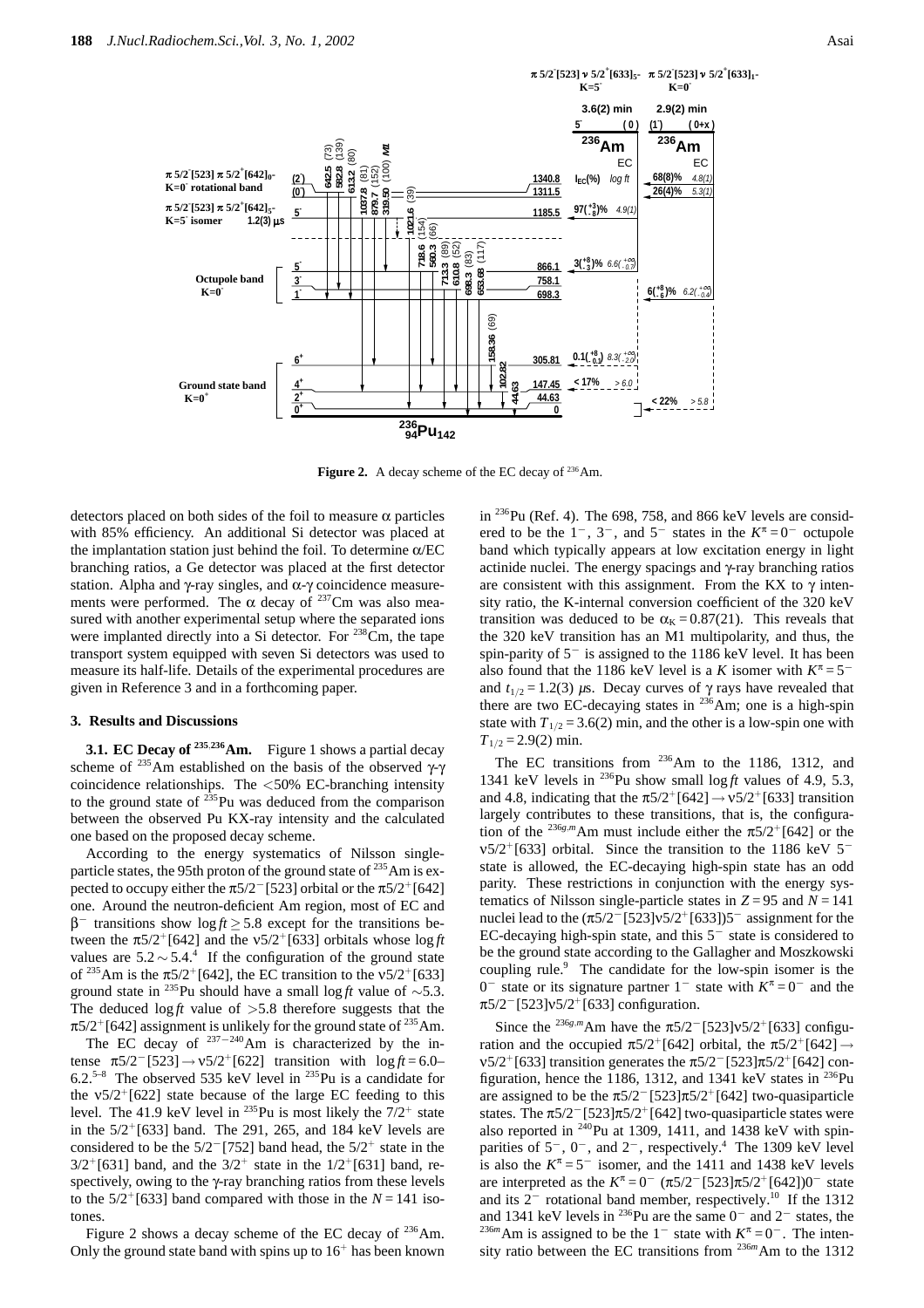and 1341 keV levels is consistent with this interpretation.<sup>11</sup>

**3.2. Alpha Decay of**  $233-236$ **Am.** The  $\alpha$  decay of  $233$ Am was unambiguously identified through the observation of the α-α correlations between the α decay of <sup>233</sup>Am and following five-successive α decays of <sup>229</sup>Np→<sup>225</sup>Pa→<sup>221</sup>Ac→<sup>217</sup>Fr→<br><sup>213</sup>At→<sup>209</sup>Bi. The observed α-particle energy for <sup>233</sup>Am was  $6780(17)$  keV, and the half-life of  $^{233}$ Am was determined to be 3.2(8) min from the decay curve of the  $\alpha$  particles. Pu KX rays associated with the EC decay of 233Am were not observed. Taking account of the detection efficiency for the Pu KX rays, the α-branching intensity was estimated to be *I*<sup>α</sup> *>* 3%.<sup>3</sup>

For the  $\alpha$  decay of <sup>234</sup>Am, Hall et al.<sup>12</sup> reported a 6.46 MeV α group with an α/EC branching ratio of  $3.9(12) \times 10^{-4}$  and a 2.32(8) min half-life determined from the decay curve of ECdelayed fission events. In the present experiment, Pu KX-ray peaks were weakly observed in the mass-234 fraction, but no  $\alpha$ peak was observed at 6.46 MeV; the upper limit of  $I_\alpha < 0.04\%$ was deduced for the 6.46 MeV  $\alpha$  group.

In the mass-235 fraction, the 6457(14) keV  $\alpha$  peak whose half-life was in good agreement with that of the Pu  $K_{\alpha}X$ rays was clearly observed. The deduced half-life value of 10.3(6) min is consistent with the literature value of 15(5) min by Guo et al.<sup>13</sup> extracted from the growth and decay of  $^{235}$ Pu in chemically purified Am fractions. The  $\alpha$ -branching intensity of  $I<sub>\alpha</sub> = 0.40(5)$ % was derived from the ratio between the observed α and Pu KX-ray intensities. No α-γ coincidence event was observed for the 6457 keV peak, indicating that the upper limit of the expected E1 transition energy between the 5/2−[523] state and the  $5/2^{+}$ [633] ground state in <sup>231</sup>Np should be <15 keV.

Hall<sup>14</sup> reported a 6.41 MeV  $\alpha$  group with an  $\alpha$ /EC branching ratio of  $4.2(6) \times 10^{-4}$  for <sup>236</sup>Am. In the present experiment, however, no 6.41 MeV  $\alpha$  peak was observed; the upper limit of the branching intensity for the 6.41 MeV  $\alpha$  particles was  $I<sub>α</sub> < 0.002$ %. Instead of it, a very weak α group with a fewminute half-life and  $I_\alpha$  = 0.004% was observed at 6150 keV. We tentatively assign this  $\alpha$  group to that associated with <sup>236</sup>Am.

Figure 3 shows α-decay partial half-lives  $T_{1/2}^{\alpha}$  for the ground state to ground state transitions in even-even Pu and Cm isotopes and those for the favored transitions in odd-mass <sup>237</sup>−243Am isotopes as a function of the released  $\alpha$ -decay energy  $E^*$ <sub>α</sub> which is a measured α-particle energy corrected by its recoil energy and electron screening.<sup>15</sup> The  $T_{1/2}^{\alpha}$  values of <sup>233, 235</sup>Am lie on the semi-empirical curve<sup>15</sup> fitted to the values of the favored transitions in <sup>237−243</sup>Am, indicating that the  $\alpha$  transitions observed



**Figure 3.** Alpha-decay partial half-lives as a function of the released α-decay energy.

in <sup>233, 235</sup>Am are the favored transition. Since the ground state of <sup>235</sup>Am has the  $\pi$ 5/2<sup>-</sup>[523] configuration, the favored transition populates the  $\pi$ 5/2<sup>-</sup>[523] state in <sup>231</sup>Np. The  $\pi$ 5/2<sup>-</sup>[523] state in Np isotopes decreases in energy with decreasing neutron number, 60, 49, and <15 keV in  $^{237}Np$ ,  $^{235}Np$ , and  $^{231}Np$ , respectively, corresponding to the decreasing deformation, and in  $^{229}$ Np it is expected to become further lower. Since the uncertainties of the level energies populated by the  $\alpha$  decay of <sup>233</sup>*,* 235Am are as small as those of the α-particle energies, we can determine the  $Q_\alpha$  values of <sup>233, 235</sup>Am within  $\pm 20$  keV uncertainties. The deduced  $Q_{\alpha}$  values are by 100–200 keV smaller than the evaluated ones by Audi et al.<sup>16</sup>

**3.3.**  $237 \text{ Cm}$  and  $238 \text{ Cm}$ . Figures 4(a) and (b) show  $\alpha$ particle spectra observed in the mass-237 and 238 fractions separated from products in the <sup>237</sup>Np(<sup>6</sup>Li, *xn*) reaction. The  $\alpha$  lines observed at 5500, 5773, and 6047 keV are attributable to  $^{238}$ Pu,  $^{236}$ Pu, and  $^{237}$ Am, respectively. Taking account of the mass resolution of the present ISOL system, about 0.2% of massseparated <sup>236</sup>Pu may be observed in the adjacent mass-237 fraction. The 6660(10) keV line was attributed to the  $\alpha$  decay of  $237$ Cm. Its mass identification was confirmed by measuring the adjacent mass fractions. The  $\alpha$ -particle energy of <sup>238</sup>Cm was revised from the literature value of  $6520(50)$  keV<sup>17</sup> to the present one of 6560(10) keV. The half-life of  $238$ Cm was determined to be 2.2(4) h, while that of  $^{237}$ Cm could not be determined because of its less statistics.

## **4. Future Plans**

Neutron-deficient Bk nuclei have been studied scarcely because of their short half-lives and small  $\alpha$ -branching intensities. The <sup>238, 240</sup>Bk were identified through the observation of EC-delayed fission events,  $18,19$  and Cm KX rays associated with the EC decay of  $^{242}$ Bk ( $T_{1/2}$  = 7.0 min) were observed through the chemical separation.<sup>20</sup> In future plans, we intend to measure the EC decay of <sup>241</sup>Bk produced in the <sup>239</sup>Pu(<sup>6</sup>Li, 4*n*)<sup>241</sup>Bk reaction using the present ISOL system. In order to check the ionization efficiency of Bk, the on-line mass separation of  $^{250}$ Bk  $(T_{1/2} = 3.2 \text{ h})$  produced in the transfer reaction with a <sup>248</sup>Cm target and 18O projectiles has been performed. The intensity of  $\gamma$  rays from the mass-separated <sup>250</sup>Bk was compared with that measured by using only the gas-jet transport. The intensity ratio of 2% was obtained. This value does not include only the gas-jet transport efficiency which is about 50% in the present system. Thus, the overall efficiency is estimated to be  $\sim$ 1% which is comparable to that of Am isotopes. The ionization efficiency depends not only on the ionization potential of each element but also on the vapor pressure. The ionization potential



**Figure 4.** Alpha-particle spectra observed in (a) the mass-237 fraction and (b) the mass-238 fraction.